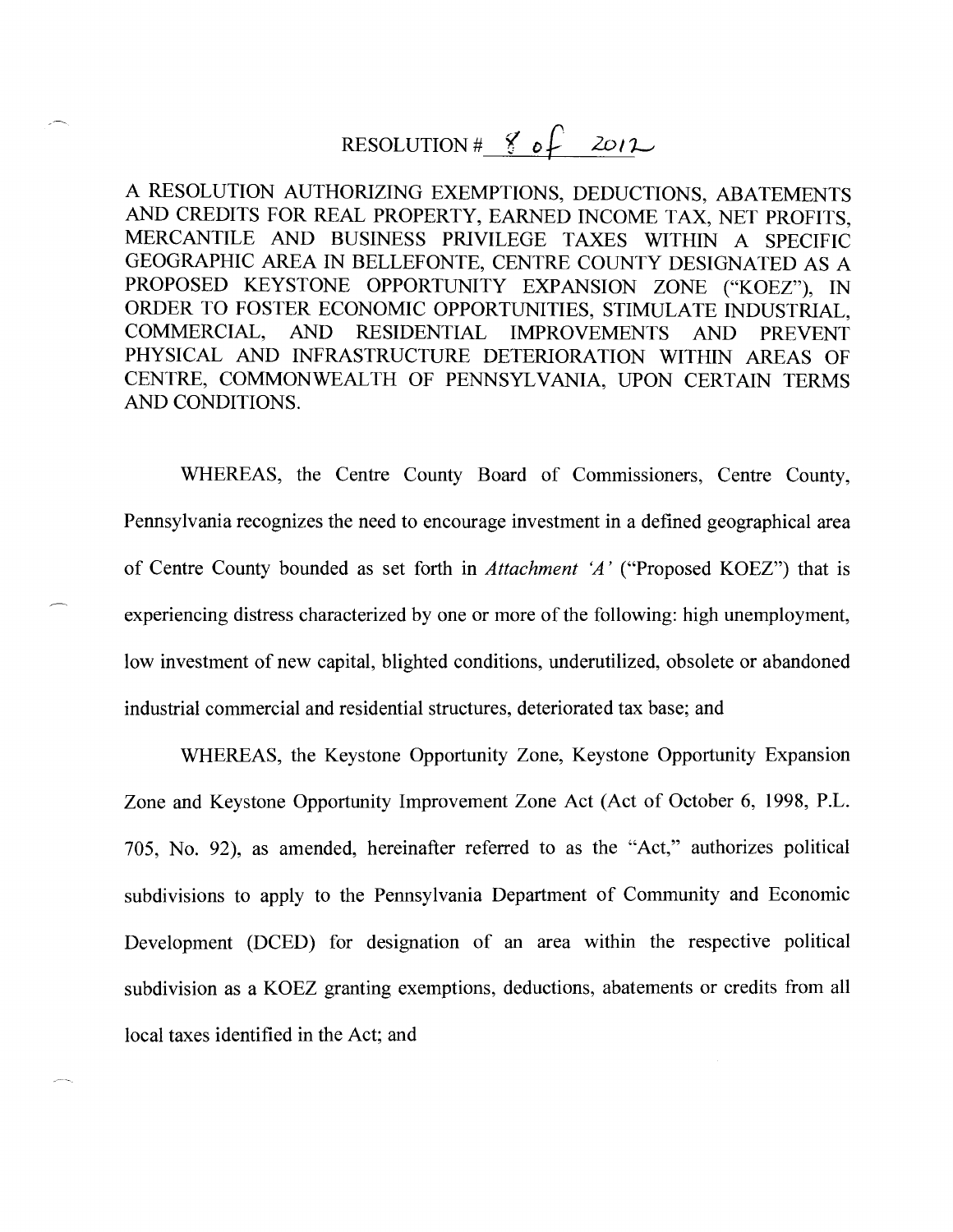WHEREAS, approval of benefits provided in the Act will result in improving the economic, physical, and social conditions within the Proposed KOEZ by stimulating existing businesses employment, creating new employment and diminishing blight; and

WHEREAS, it is expected that increased private and public-sector investors will reverse the disinvestment and conditions of blight within the Proposed KOEZ by the time of its termination; and

WHEREAS, the Proposed KOEZ is not less than ten acres but not more than *350*  acres in the aggregate; and

WHEREAS, the Proposed KOEZ is comprised of parcels which are (i) deteriorated, underutilized or unoccupied or (ii) are occupied by a business which creates or retains at least 1,400 full-time jobs in Pennsylvania within three years from the designation by DCED of the Proposed KOEZ and makes a capital investment of at least \$750,000,000 in the Proposed KOEZ within three years from the designation by DCED of the Proposed KOEZ.

NOW, THEREFORE, BE IT RESOLVED by the Centre County Board of Commissioners that effective as of this date , contingent only upon DCED's approval of the application for the proposed new KOEZ, the following provisions shall apply:

Real Property Tax on the Proposed KOEZ is 100% exempt in accordance 1. with the provisions and limitations hereinafter set forth in accordance with the Act, such exemption to begin on January 1, 2013 and to terminate December 31, 2022.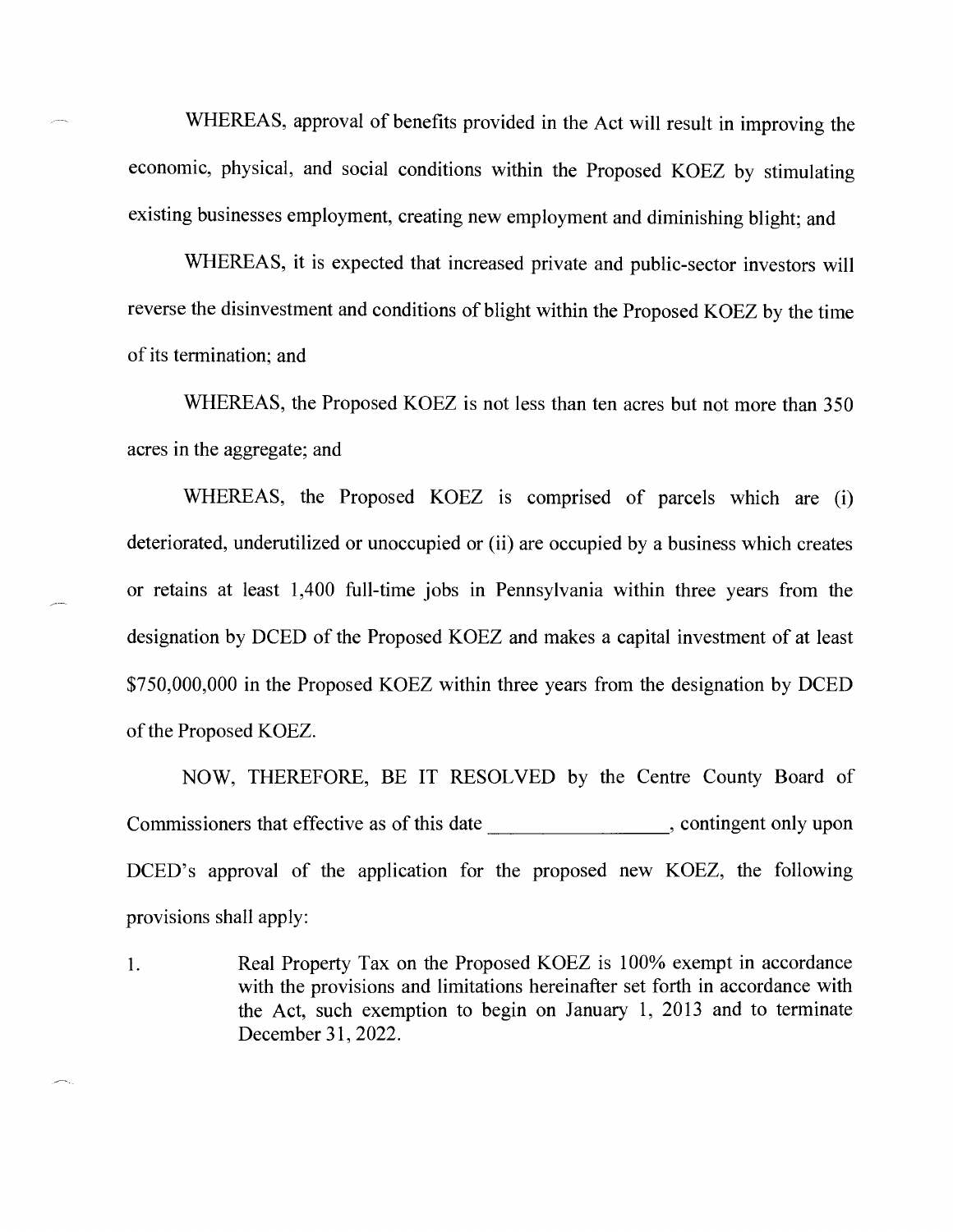- 2. Earned Income and Net Profits Taxes; Business Privilege and Mercantile Taxes. The Board of Commissioners of Centre County also waives business gross receipts tax for operations conducted by a qualified business; earned income received by a resident and/or net profits of a qualified business received by a resident or nonresident of the Proposed KOEZ attributable to business activity conducted with said zone and benefits to begin on January 1, 2013 and to terminate on December 31, 2022.
	- 3. The provisions of the Act not herein enumerated, shall, nevertheless, be incorporated as part of this resolution by reference.
	- 4. This resolution shall be effective upon execution, conditioned upon the approval of the application by DCED.

RESOLVED by the Centre County Board of Commissioners, Pennsylvania, this day of  $\bigwedge^{\mathcal{N}}$   $\alpha \gamma$ , 2012.

ATTEST:

 $\overline{\phantom{a}}$ 

Name: Timothy T. B. Yet Bervices Name: Ste<br>Title: Director of Administrative Services Title: Chair Title: Director of Administrative Services

BY: Name: Steven G. Dershem

Chris Exarchos

Thank fr / *7—* **Michael Pyipe**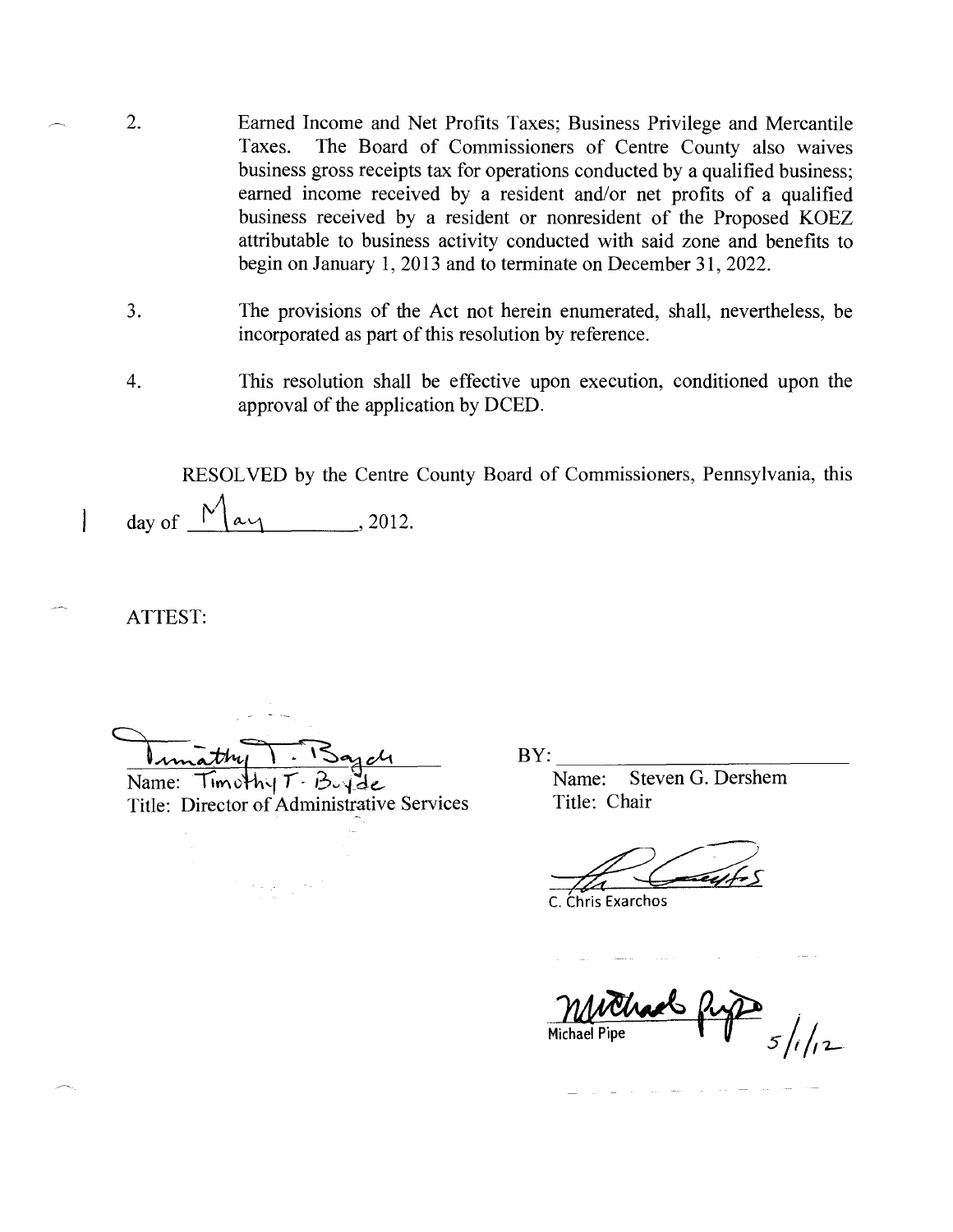### Attachment A

See the following metes and bounds legal descriptions and maps of Benner Commerce Park Lots 1, 2, 3, 6, 8, 9, 10, 11 and 12 and Commonwealth of Pennsylvania Lots 4AR and 4BR.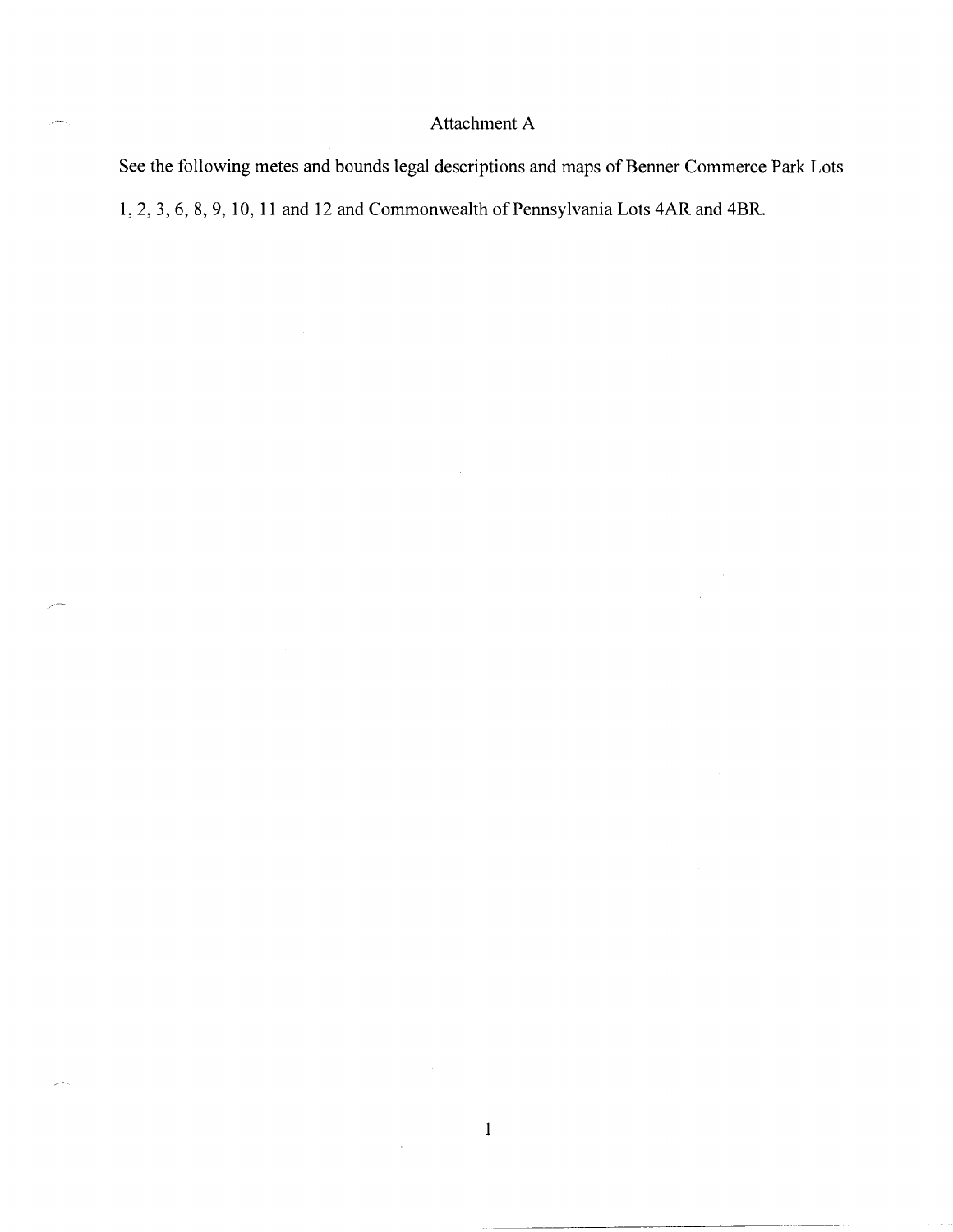#### Lot 1

#### Benner Commerce Park

All that certain tract of land situated in Benner Township, Centre County, PA, being Lot 1, as shown on a plan entitled, "Benner Commerce Park, Final Subdivision Plan, Phase 1," dated November 20, 2008, by PennTerra Engineering, Inc., State College, PA, and recorded at the Centre County Recorder of Deeds Office in Plat Book 84, Pg. 2, being bounded and described as follows:

Beginning at an iron pin, lying in a northerly  $R/W$  line of PennTech Drive (60')  $R/W$ ) and lying in a easterly  $R/W$  line of Benner Pike (S.R. 0150, variable  $R/W$ ); thence, along said R/W the following three bearings and distances:  $N15^{\circ}05'06''E$ , 386.17 feet to an iron pin; thence N17°56'50"E, 200.25 feet to an iron pin; thence N20°57'12"E, 164.28 feet to an iron pin, lying in an easterly R/W of said R/W and being a westerly corner of Lot 2; thence along Lot 2 S68°26'04"E, 871.40 feet to an iron pin, being a southerly corner of said lot and lying in a westerly R/W line of said PennTech Drive; thence along said R/W the following five bearings and distances: S29°45'32"W, 338.48 feet to an iron pin; thence along a curve to the right having a chord bearing of S51°06'35"W, a chord distance of 342.24 feet, a radius of 470.00 feet and an arc length of 350.29 feet to an iron pin; thence along a curve to the right, having a chord bearing of S84°40'45"W, a chord distance of 91.34 feet, a radius of 225.82 feet and an arc length of 91.97 feet to an iron pin; thence N83°09'47"W, 105.71 feet to an iron pin; thence N74°54'54"W, 415.38 feet to an iron pin, being the place of beginning, containing 12.572 acres.

Prepared: 04/04/12 *NG/rsc*  Project No. 12071 P:\Iddtproj\2012\12071\survey\legals\Benner Commerce Park Lot I .doc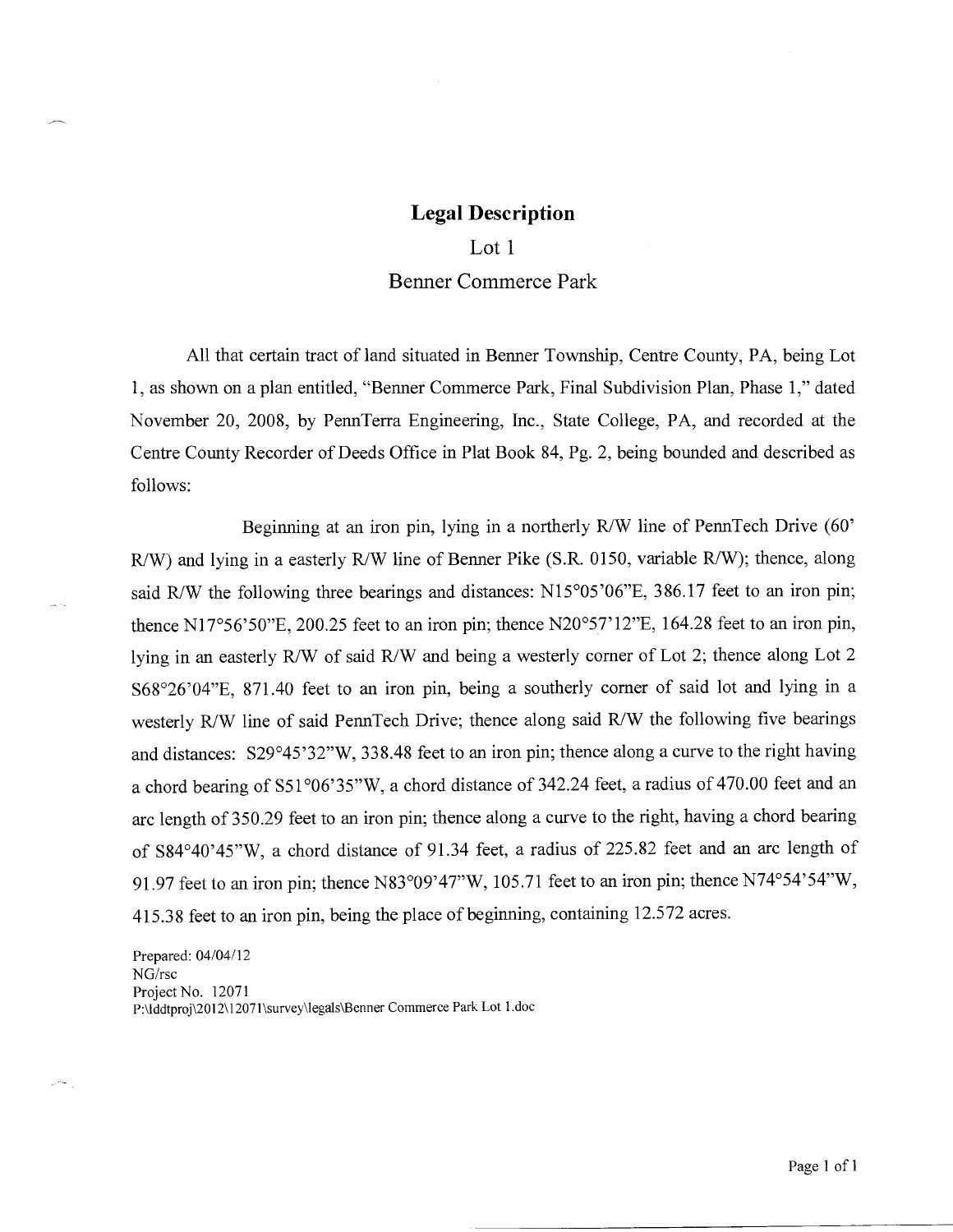Lot 2 Benner Commerce Park

All that certain tract of land situated in Benner Township, Centre County, PA, being Lot 2, as shown on a plan entitled, "Benner Commerce Park, Final Subdivision Plan, Phase 1," dated November 20, 2008, by PennTerra Engineering, Inc., State College, PA, and recorded at the Centre County Recorder of Deeds Office in Plat Book 84, Pg. 2, being bounded and described as follows:

Beginning at an iron pin lying in a westerly R/W line of Penntech Drive (60' R/W) and being an easterly corner of Lot 1; thence along said lot N68°26'04"W 871.40 feet to an iron pin being a northerly corner of said lot and lying in an easterly R/W line of Benner Pike (S.R. 0150; variable R/W); thence along said R/W N20°57'12"E 351.98 feet to an iron pin, lying in an easterly R/W line of said R/W; thence continuing along said R/W and along U.S. 0220/Future 1-99 (Variable Width R/W) along a curve to the right having a chord bearing of  $N49^{\circ}34'02''E$ , a chord distance of 296.35 feet, a radius of 290.00 feet, and an arc length of 311.05 feet to an iron pin, lying in a southerly R/W line of said R/W; thence continuing along said R/W the following five bearings and distances: N85°37'32"E 215.25 feet to an iron pin; thence N78°05'04"E 222.13 feet to an iron pin; thence N62°40'44"E 176.94 feet to an iron pin; thence N49°22'31"E 180.50 feet to an iron pin; thence N23°38'03"E 128.99 feet to an iron pin lying along said R/W and being a westerly corner of Lot 3; thence along said lot S66°14'34"E 150.65 feet to an iron pin being a southerly corner of said lot and lying in a westerly R/W line of Penntech Drive (60' R/W); thence along said R/W the following seven bearings and distances: S23°45'26"W, 115.13 feet to a point; thence along a curve to the right having a chord bearing of S26°53'34"W, a chord distance of 51.42 feet, a radius of 470.00 feet, and an arc length of 51.44 feet to a point; thence  $S30^{\circ}01'41''W 424.52$  feet to a point; thence along a curve to the left having a chord bearing of S19°50'38"W, a chord distance of 187.43 feet, a radius of 530.00 feet, and an arc length of 188.42 feet to a point; thence S09°39'34"W 307.10 feet to a point; thence along a

Page 1 of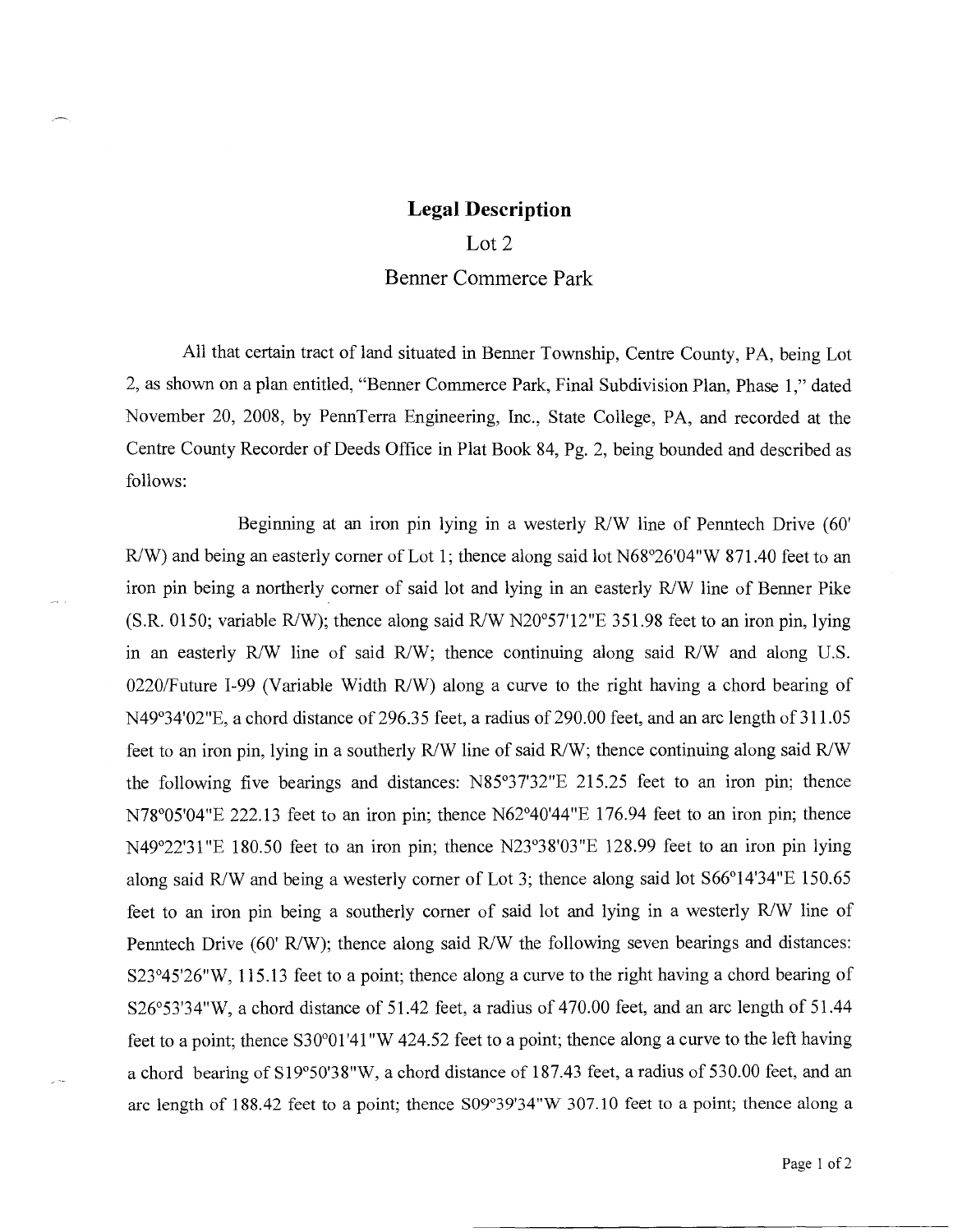curve to the right having a chord bearing of S19°42'33"W, a chord distance of 164.03 feet, a radius of 470.00 feet, and an arc length of 164.88 feet to a point; thence S29°45'32"W 8.59 feet to an iron pin, being the place of beginning, containing 15.837 acres.

Lot 2 is subject to a 20 foot sanitary force main easement traversing through said lot, a 40 foot gas easement traversing through said lot, a dry utility easement traversing through said lot, a Columbia Gas regulator easement near its easterly boundary, and a 20 foot stormwater easement near its northeasterly boundary.

Prepared: 04/04/12 *NGIrsc*  Project No. 12071 P:\Iddtproj\2012\12071\survey\legals\Benner Commerce Park Lot 2.doc

يعاجل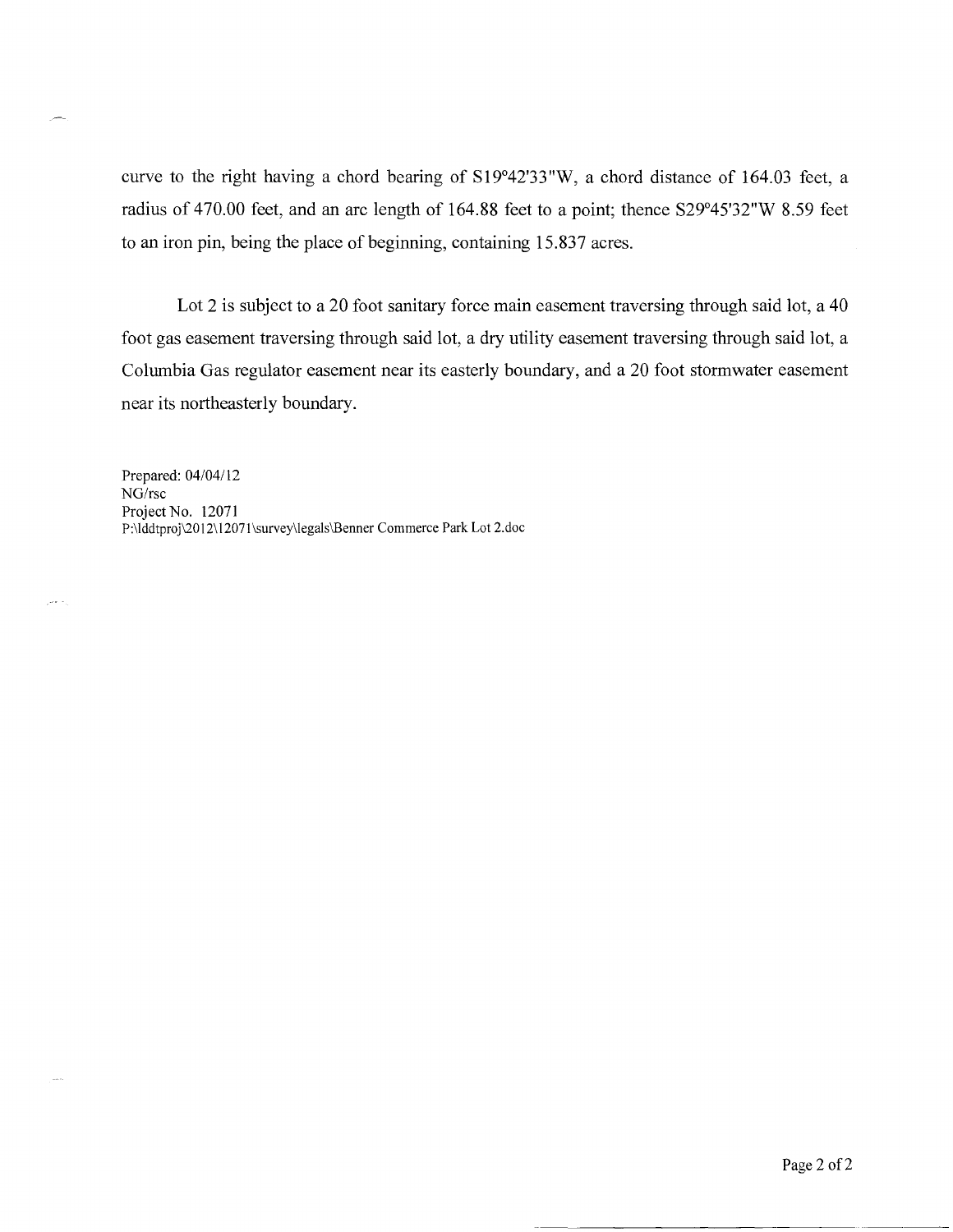Lot 3

Benner Commerce Park

All that certain tract of land situated in Benner Township, Centre County, PA, being Lot 3, as shown on a plan entitled, "Benner Commerce Park, Final Subdivision Plan, Phase 1," dated November 20, 2008, by PennTerra Engineering, Inc., State College, PA, and recorded at the Centre County Recorder of Deeds Office in Plat Book 84, Pg. 2, being bounded and described as follows:

Beginning at an iron pin, lying in a northerly R/W line of Penntech Drive (60' R/W) and being an easterly corner of Lot 2; thence along Lot 2 N66°14'34"W, 150.65 feet to an iron pin, being a northerly corner of Lot 2 and lying in a southerly R/W line of U.S. *0220/Future*  1-99 (Variable Width R/W); thence along said R/W the following six bearings and distances: N23°38'03"E, 129.02 feet to an iron pin; thence N09°03'31"W, 240.61 feet to an iron pin; thence N12°58'15"W, 277.07 feet to an iron pin; thence along a curve to the right, having a chord bearing of N19°19'55"E, a chord distance of 412.90 feet, a radius of 410.00 feet and an arc length of 432.70 feet to an iron pin; thence along a curve to the right, having a chord bearing of N51°49'10"E, a chord distance of 250.33 feet, a radius of 3184.05 feet, and an arc length of 250.40 feet to an iron pin; thence N66°38'10"E, 263.15 feet to an iron pin, lying in a southerly R/W line of said R/W and lying in a westerly R/W of Venture Drive (60' R/W); thence along said Venture Drive  $S23^{\circ}30'13''E$ , 91.27 feet to an iron pin; thence continuing along said R/W along a curve to the left, having a chord bearing of S33°1 1'03"E, a chord distance of 110.98 feet, a radius of 330.00 feet and an arc length of 111.51 feet to an iron pin; thence continuing along said R/W and along Penntech Drive (60' R/W) along a curve to the right, having a chord bearing of S05°30'24"E, a chord distance of 55.83 feet, a radius of 46.00 feet and an arc length of 59.99 feet to an iron pin; thence continuing along said Penntech Drive along a curve to the left having a chord bearing of S27°48'18"W, a chord distance of 74.83 feet, a radius of 530.00 feet and an arc length of 74.89 feet to an iron pin; thence continuing along said Penntech Drive S23°45'26"W, 1132.89 feet to an iron pin, being the place of beginning, containing 11.068 acres.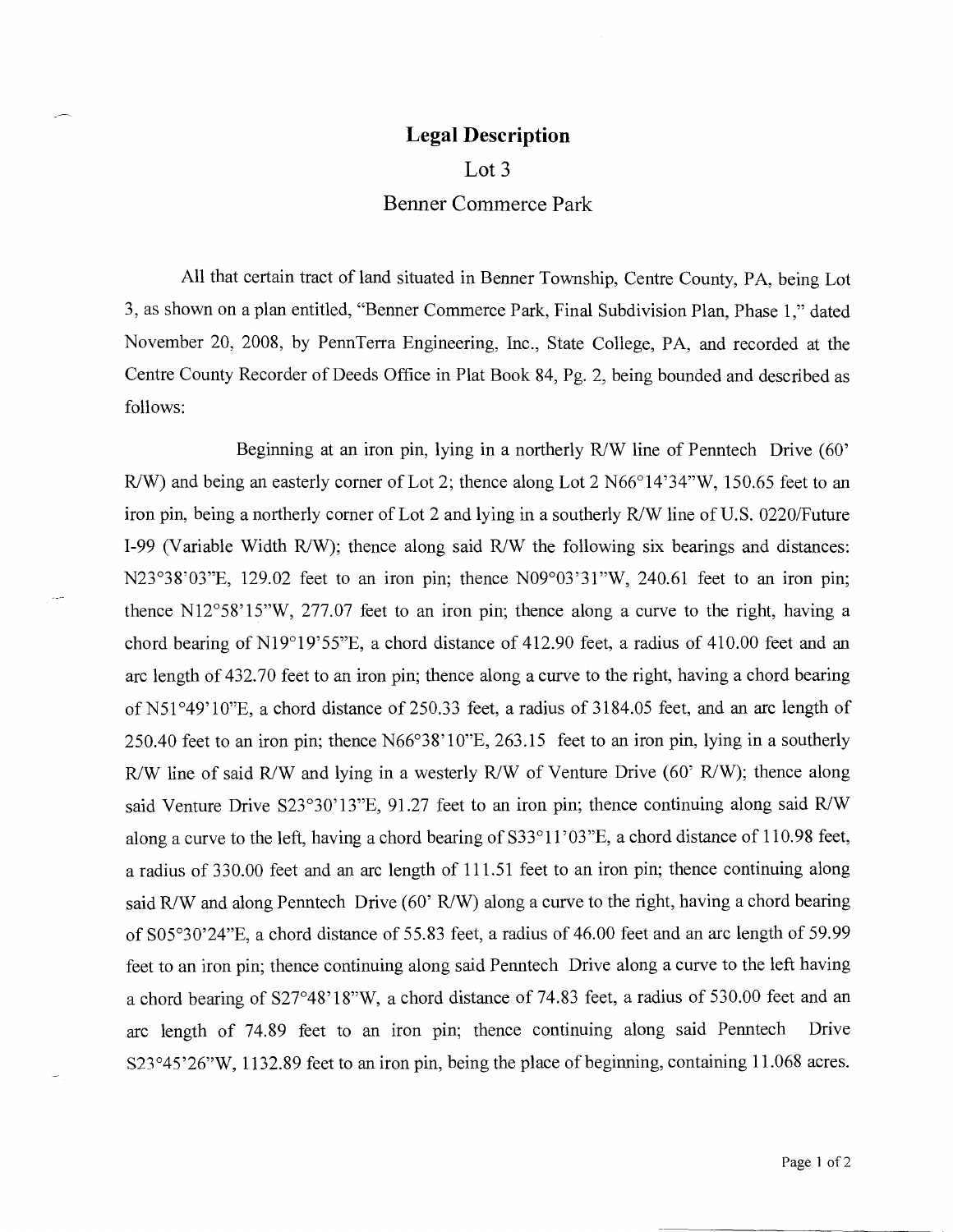Lot *3* is subject to a 20 foot sanitary force main easement traversing through said lot, a 60 foot overhead power easement traversing through said lot, an Allegheny Power easement traversing through said lot, a 40 foot gas easement traversing through said lot, a dry utility easement traversing through said lot, and a Verizon easement traversing through said lot and along its easterly boundary.

Prepared: 04/04/12 *NG/rsc*  Project No. 12071 P:\Iddtproj\2012\12071\survey\legals\Benner Commerce Park Lot 3.doc

╱

 $\sim$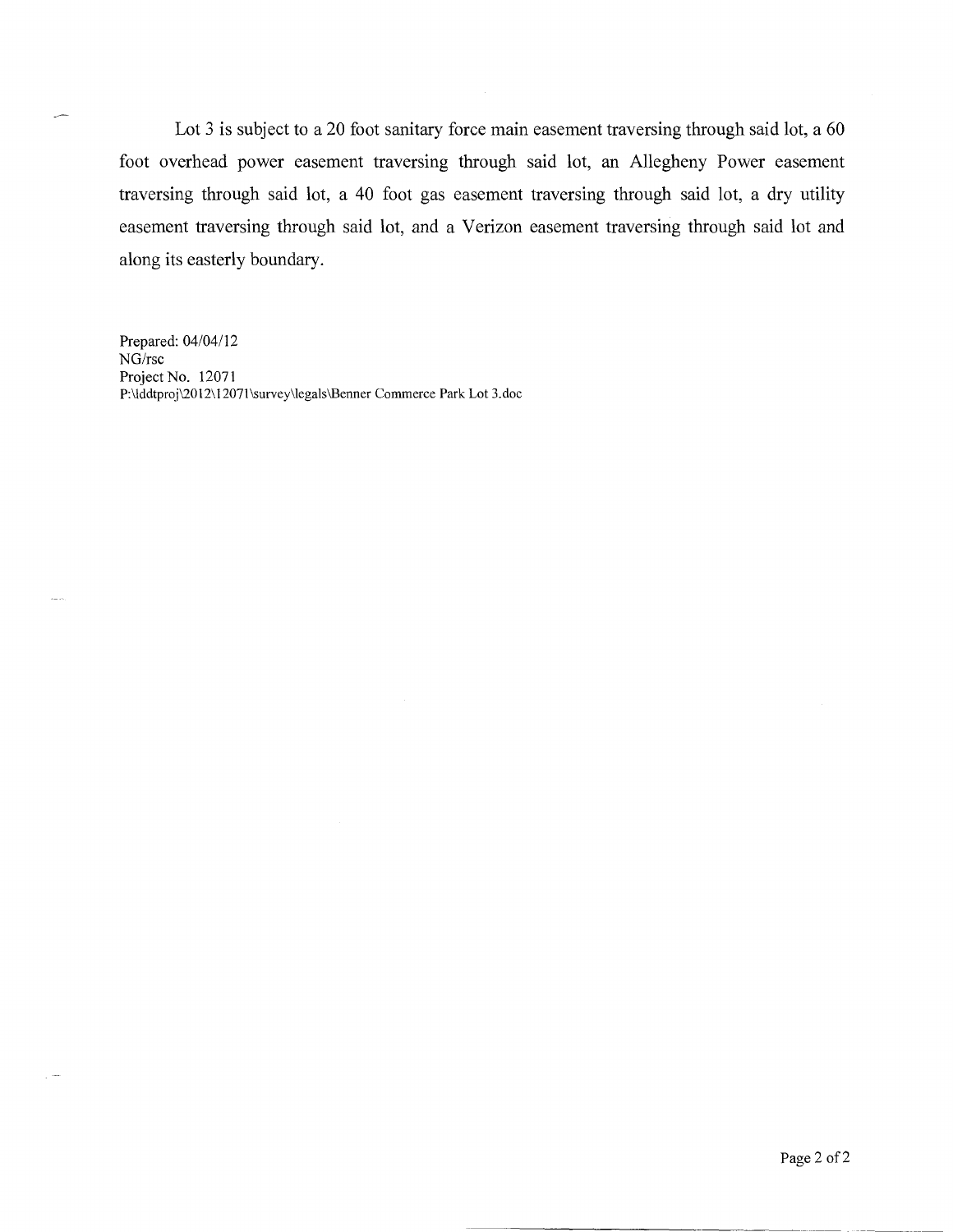# Legal Description Lot 6 Benner Commerce Park

All that certain tract of land situated in Benner Township, Centre County, PA, being Lot 6, as shown on a plan entitled, "Benner Commerce Park, Final Subdivision Plan, Phase 1," dated November 20, 2008, by PennTerra Engineering, Inc., State College, PA, and recorded at the Centre County Recorder of Deeds Office in Plat Book 84, Pg. 2, being bounded and described as follows:

Beginning at an iron pin being an easterly corner of Lot 5 and lying in a southerly R/W line of Penntech Drive (60' R/W); thence along said R/W along a curve to the left having a chord bearing of N62°26'08"E, a chord distance of 572.29 feet, a radius of 530.00 feet, and an arc length of 604.54 feet to an iron pin lying along said R/W and being a westerly corner of Lot 8; thence along said lot S17°29'03"E *565.99* feet to an iron pin being a southerly corner of said lot, being a westerly corner of lands owned now or formerly by John W. and Marjorie V. Krout (T.P. 12-005-026; R.B. 850 Pg. 899), and being a northerly corner of lands owned now or formerly by Commonwealth of Pennsylvania, Department of Justice, Bureau of Corrections (T.P. 12-005- 500; R.B. 533, Pg. 121); thence along said lands S84°42'50"W 725.70 feet to an iron pin lying along said lands and being a southerly corner of Lot 5; thence along said lot N07°32'11"E 344.85 feet to an iron pin, being the place of beginning, containing *5.7*14 acres.

Lot 6 is subject to a 20 foot forcemain easement traversing through said lot, and a 20 foot stormwater easement along it southerly boundary.

Prepared: 04/04/12

*NG/rsc*  Project No. 12071 P:\lddtproj\2012\12071\survey\legals\Benner Commerce Park Lot 6.doc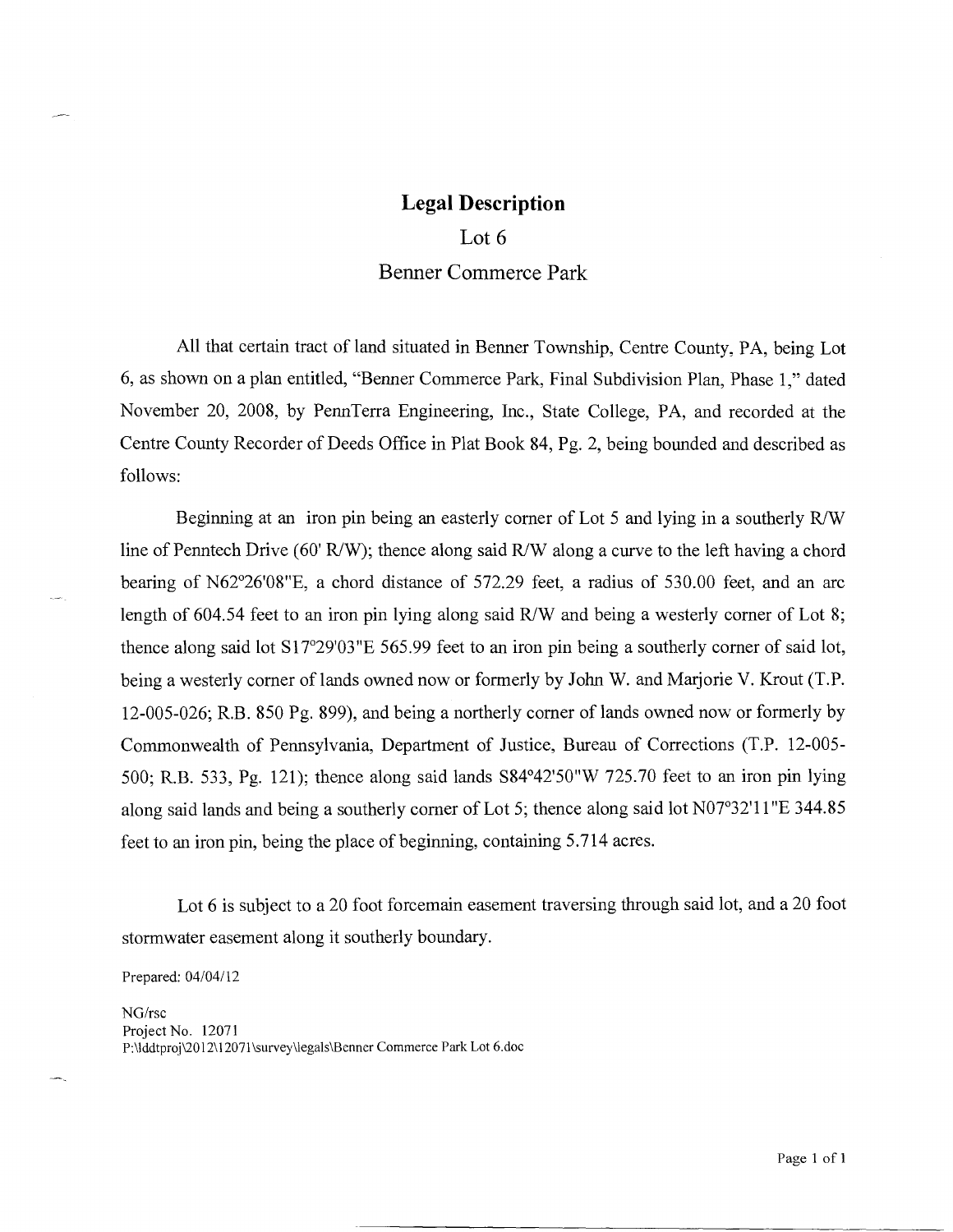### **Legal Description**  Lot 8 Benner Commerce Park

All that certain tract of land situated in Benner Township, Centre County, PA, being Lot 8, as shown on a plan entitled, "Benner Commerce Park, Final Subdivision Plan, Phase 1," dated November 20, 2008, by PennTerra Engineering, Inc., State College, PA, and recorded at the Centre County Recorder of Deeds Office in Plat Book 84, Pg. 2, being bounded and described as follows:

Beginning at an iron pin being a northerly corner of Lot 6 and lying in an easterly R/W line of Penntech Drive (60' R/W); thence, along said R/W N29°45'32"E 164.33 feet to a point lying along said R/W and being a westerly corner of Progress Drive (60' R/W); thence along Progress Drive  $(60 \text{ R/W})$  the following eight bearings and distances: along a curve to the right having a chord bearing of N74°46'00"E, a chord distance of 50.89 feet, a radius of 36.00 feet, and an arc length of *56.51* feet to a point; thence S60°14'28"E 100.19 feet to a point; thence along a curve to the left having a chord bearing of S69°07'48"E, a chord distance of 163.79 feet, a radius of 530.00 feet, and an arc length of 164.45 feet to a point; thence S78°01'07"E 161.85 feet to a point; thence along a curve to the right having a chord bearing of S68°26'08"E, a chord distance of 156.49 feet, a radius of 470.00 feet, and an arc length of 157.22 feet to a point; thence along a curve to the right having a chord bearing of Si *9°43'57"E,* a chord distance of 31.55 feet, a radius of 25.00 feet, and an arc length of 34.14 feet to a point; thence S16°57'03"W 5.16 feet to a point; thence along a curve to the left having a chord bearing of S60°10'44"E, a chord distance of 117.02 feet, a radius of 60.66 feet, and an arc length of 158.16 feet to an iron pin lying along said R/W and being a westerly corner of a Future 60 foot R/W; thence along said R/W along a curve to the right having a chord bearing of 539°3 *1'55"E,* a chord distance of 26.94 feet, a radius of 470.00 feet, and an arc length of 26.94 feet to an iron pin being a southerly corner of said R/W and lying in a northerly line of lands owned now or formerly by John W. and Marjorie V. Krout (T.P. 12-005-026; R.B. 850 Pg. 899); thence along said lands S58°47'26"W 739.30 feet to an iron

Page 1 of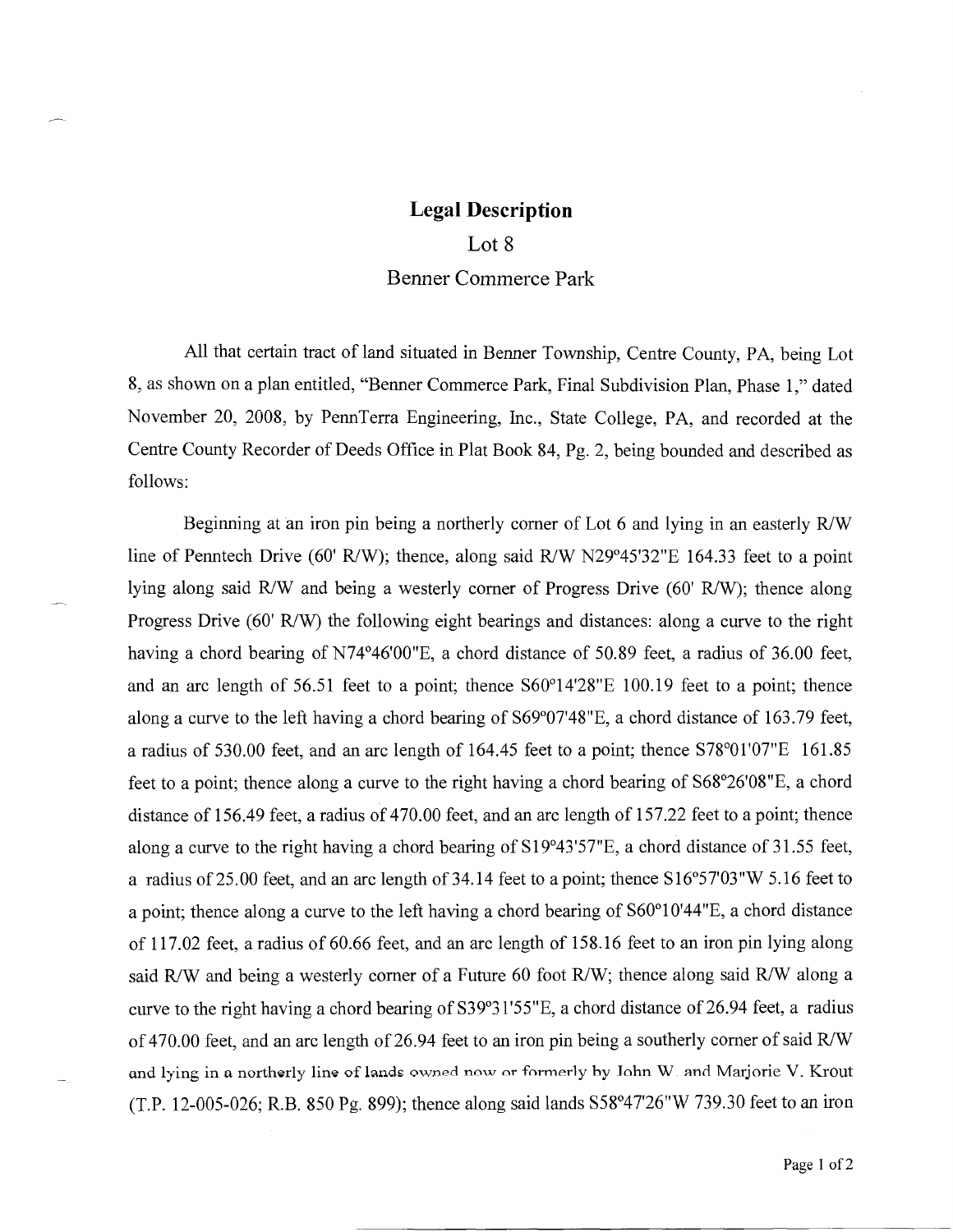pin being a westerly corner of said lands, being a northerly corner of lands owned now or formerly by Commonwealth of Pennsylvania, Department of Justice, Bureau of Corrections (T.P. 12-005-500; R.B. *533,* Pg. 121), and being an southerly corner of Lot 6; thence along said lot N17°29'03"W 565.99 feet to an iron pin, being the place of beginning, containing 6.614 acres.

Lot 8 is subject to a 35 foot sanitary sewer easement along its northerly boundary and a 20 foot stormwater easement along its southerly boundary.

Prepared: 04/04/12

*NGIrsc*  Project No. 12071 P:\Iddtproj\2012\12071\survey\legals\Benner Commerce Park Lot 8.doc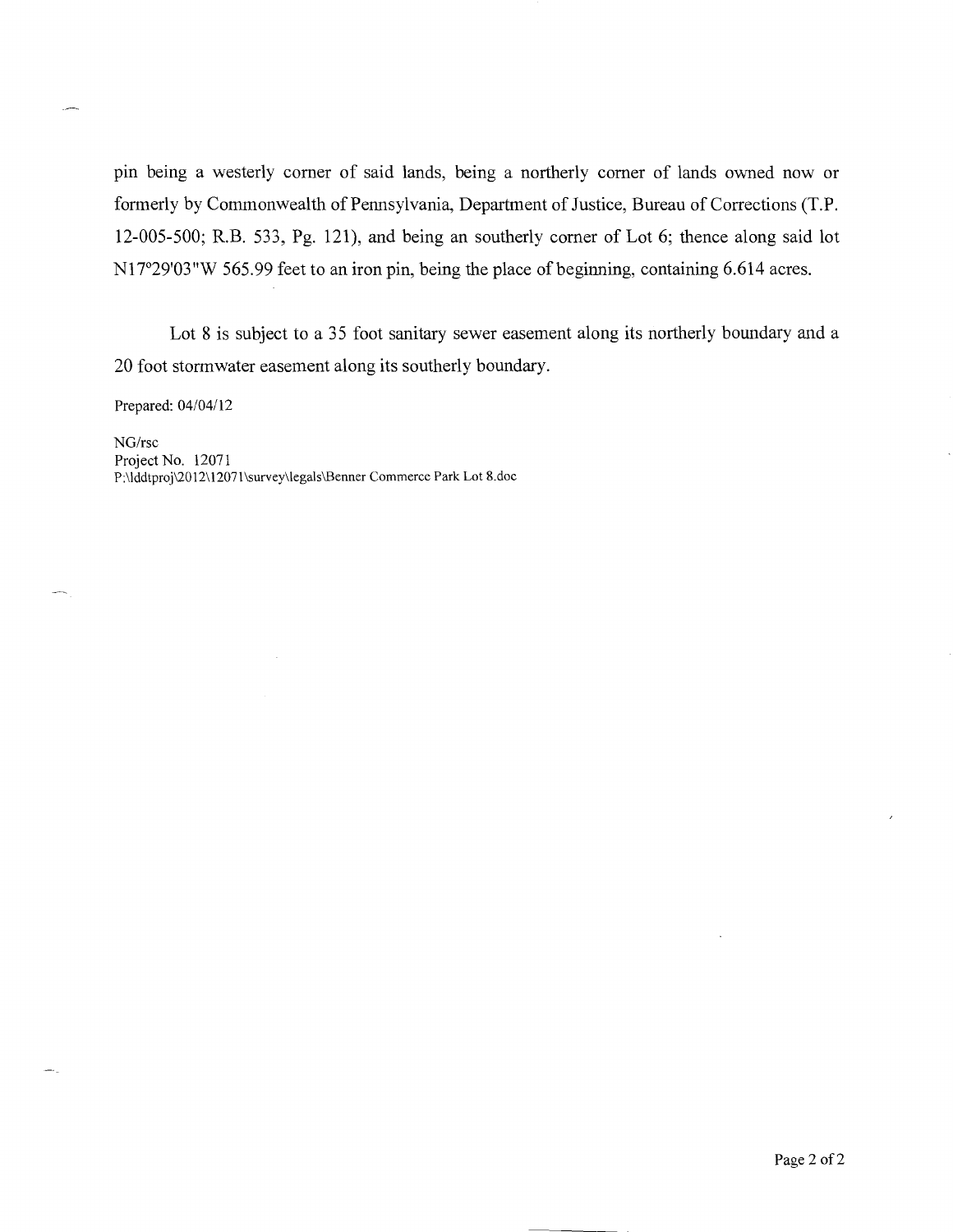#### Lot 9

#### Benner Commerce Park

All that certain tract of land situated in Benner Township, Centre County, PA, being Lot 9, as shown on a plan entitled, "Benner Commerce Park, Final Subdivision Plan, Phase 1," dated November 20, 2008, by PennTerra Engineering, Inc., State College, PA, and recorded at the Centre County Recorder of Deeds Office in Plat Book 84, Pg. 2, being bounded and described as follows:

Beginning at an iron pin being the westerly corner of Lot 7 and lying in an easterly R/W line of Penntech Drive (60' R/W); thence along said R/W along a curve to the left having a chord bearing of N12°12'45"E, a chord distance of 47.22 feet, a radius of 530.00 feet, and an arc length of 47.23 feet to a point; thence, continuing along said R/W N09°39'34"E, 307.10 feet to a point; thence along a curve to the right having a chord bearing of N12°32'18"E, a chord distance of 47.21 feet, a radius of 470.00 feet, and an arc length of 47.23 feet to an iron pin lying along said R/W and being a southerly corner of Lot 1o; thence along said lot N69°20'39"E 812.18 feet to an iron pin being an easterly corner of said lot and lying in a westerly line of Lot 7; thence along Lot 7 S10°32'33"E 259.65 feet to an iron pin; thence continuing along said lot S64°08'17"W 97.10 feet to an iron pin, being the place of beginning, containing 6.019 acres.

Lot 9 is subject to a 10 foot utility easement along its street frontage and a portion of a 30 foot sanitary sewer and stormwater easement along its easterly boundary.

Prepared: 04/04/12

NG/roc Project No. 12071 P:\Iddtproj\2012\12071\survey\legals\Benner Commerce Park Lot 9.doc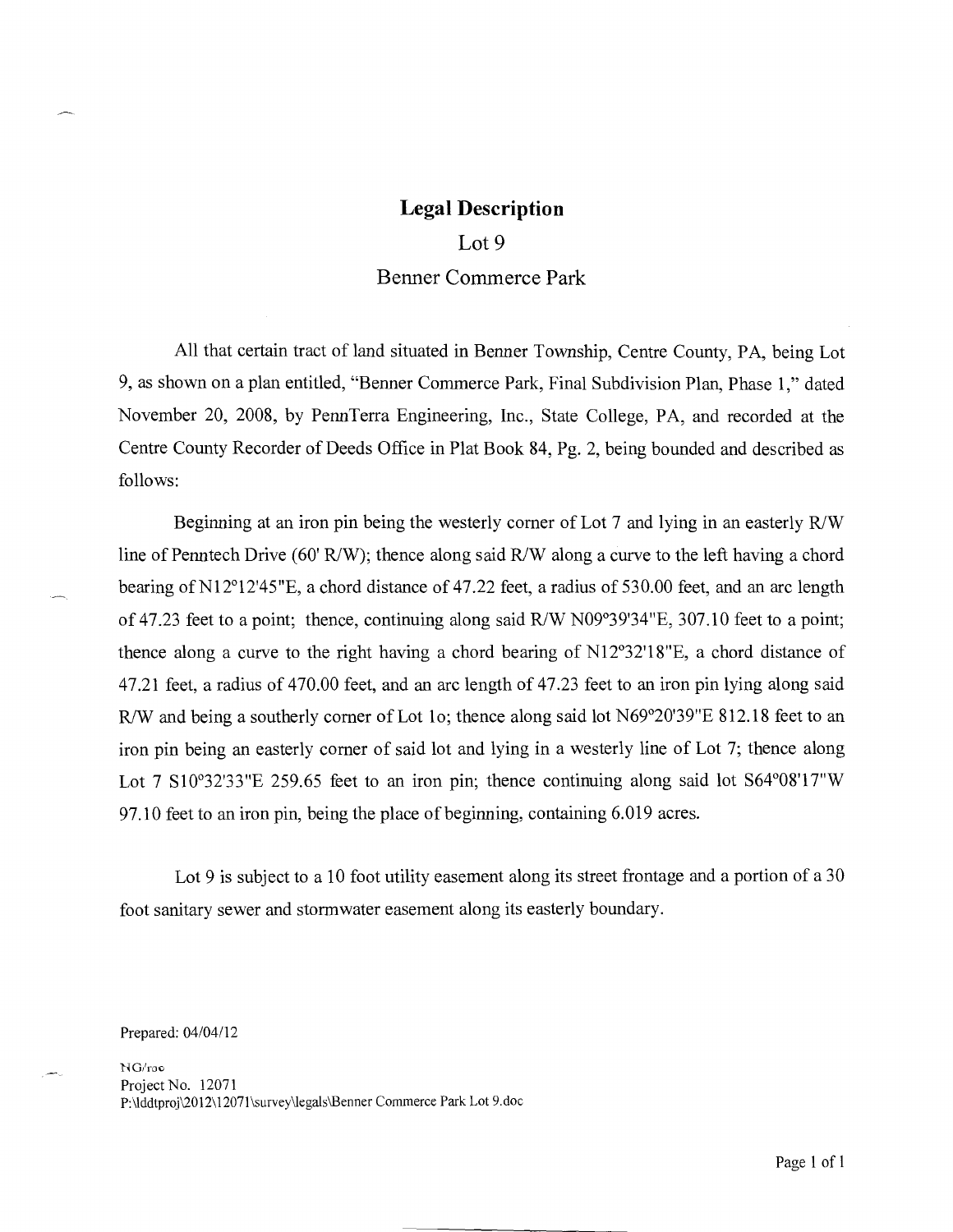#### Lot 10

#### Benner Commerce Park

All that certain tract of land situated in Benner Township, Centre County, PA, being Lot 10, as shown on a plan entitled, "Benner Commerce Park, Final Subdivision Plan, Phase 1," dated November 20, 2008, by PennTerra Engineering, Inc., State College, PA, and recorded at the Centre County Recorder of Deeds Office in Plat Book 84, Pg. 2, being bounded and described as follows:

Beginning at an iron pin being a westerly corner of Lot 9 and lying in an easterly **R/W**  line of Penntech Drive (60' R/W); thence along said R/W the following seven bearings and distances: along a curve to the right having a chord bearing of N22°43'22"E, a chord distance of 119.53 feet, a radius of 470.00 feet, and an arc length of 119.85 feet to a point; thence N30°01'41 "E, *424.52* feet to an iron pin; thence, along a curve to the left having a chord bearing of *N26°53'34"E,* a chord distance of 57.98 feet, a radius of 530.00 feet, and an arc length of 58.01 feet to a point; thence N23°45'26"E 15.60 feet to an iron pin; thence along a curve to the right having a chord bearing of N68°13'09"E, a chord distance of 50.43 feet, a radius of 36.00 feet, and an arc length of *55.87* feet to a point; thence along a curve to the left having a chord bearing of S85°28'37"E, a chord distance of 330.34 feet, a radius of 530.00 feet, and an arc length of 335.94 feet to a point; thence N76°21'54"E 45.47 feet to an iron pin lying in a southerly line of said R/W and being a westerly corner of Lot7; thence along Lot 7 S10°32'23"E 265.14 feet to an iron pin lying along said lot and being a northerly corner of Lot 9; thence, along Lot 9 S69°20'39"W 812.18 feet to an iron pin, being the place of beginning, containing 5.017 acres.

Lot 10 is subject to a 10 foot utility easement along its street frontage, and a portion of a 30 foot sanitary sewer and stormwater easement along its easterly boundary.

Prepared: 04/04/12

NG/rsc Project No. 12071 P:\lddtproj\2012\12071\survey\legals\Benner Commerce Park Lot 10.doc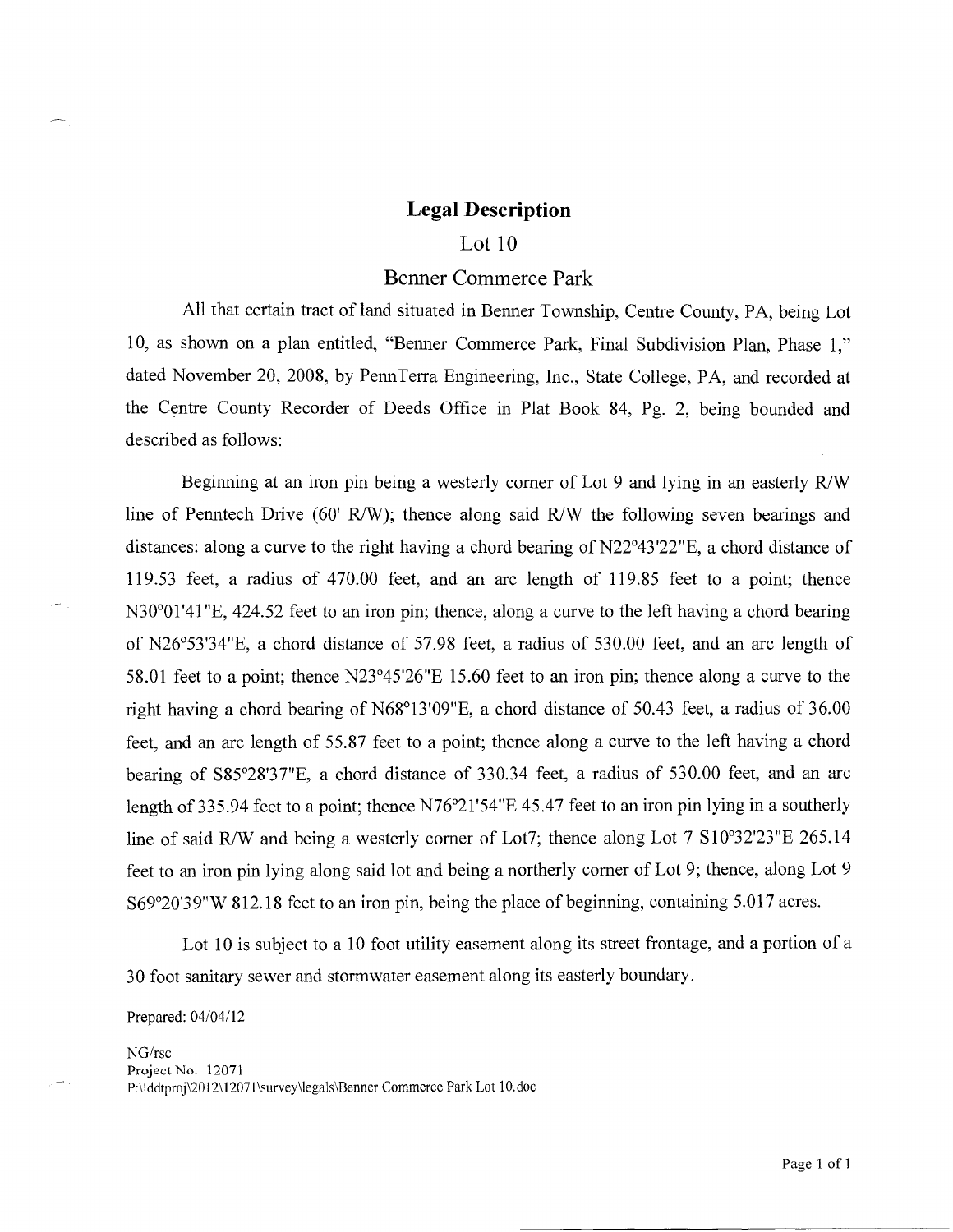# Lot 11 Benner Commerce Park

All that certain tract of land situated in Benner Township, Centre County, PA, being Lot 11, as shown on a plan entitled, "Benner Commerce Park, Final Subdivision Plan, Phase 1," dated November 20, 2008, by PennTerra Engineering, Inc., State College, PA, and recorded at the Centre County Recorder of Deeds Office in Plat Book 84, Pg. 2, being bounded and described as follows:

Beginning at an iron pin, lying in a northerly line of Lot 7 and being an easterly corner of Lot 9; thence along Lot 9 N10°32'33"W, *259.65* feet to an iron pin, being a northerly corner of Lot 9 and a southerly corner of Lot 10; thence along Lot 10 N10°32'33"W, *265.14* feet to an iron pin, being a northerly corner of Lot 10 and lying in a southerly R/W line of PennTech Drive (60' R/W); thence along said R/W *N76°21'54"E,* 105.88 feet to an iron pin; thence continuing along said R/W and along Residue along a curve to the right, having a chord bearing of S87°48'37"E, a chord distance of 256.34 feet, a radius of 470.00 feet and an arc length of *259.63* feet to an iron pin; thence continuing along Residue the following three bearings and distances: S71°59'07"E, 190.93 feet to an iron pin; thence along a curve to the left, having a chord bearing of N83°24'08"E, a chord distance of 441.47 feet, a radius of 530.00 feet and an arc length of 455.34 feet to an iron pin; thence S31°12'36"E, 20.01 feet to an iron pin, being a southerly corner of Residue and lying in a northerly line of lands owned now or formerly by Carol A. Shuey (Tax Parcel 12-005-026A, R.B 608, Pg. 189); thence along said lands S58°47'26"W, 700.32 feet to an iron pin, being a westerly corner of lands and being a northerly corner of Lot 7; thence along Lot 7 S64°08'17"W, 327.31 feet to an iron pin, being the place of beginning, containing 5.853 acres.

Prepared: 04/04/12 NG/rsc Project No. 12071 P:\Iddtproj\2012\12071\survey\legals\Benner Commerce Park Lot 1.doc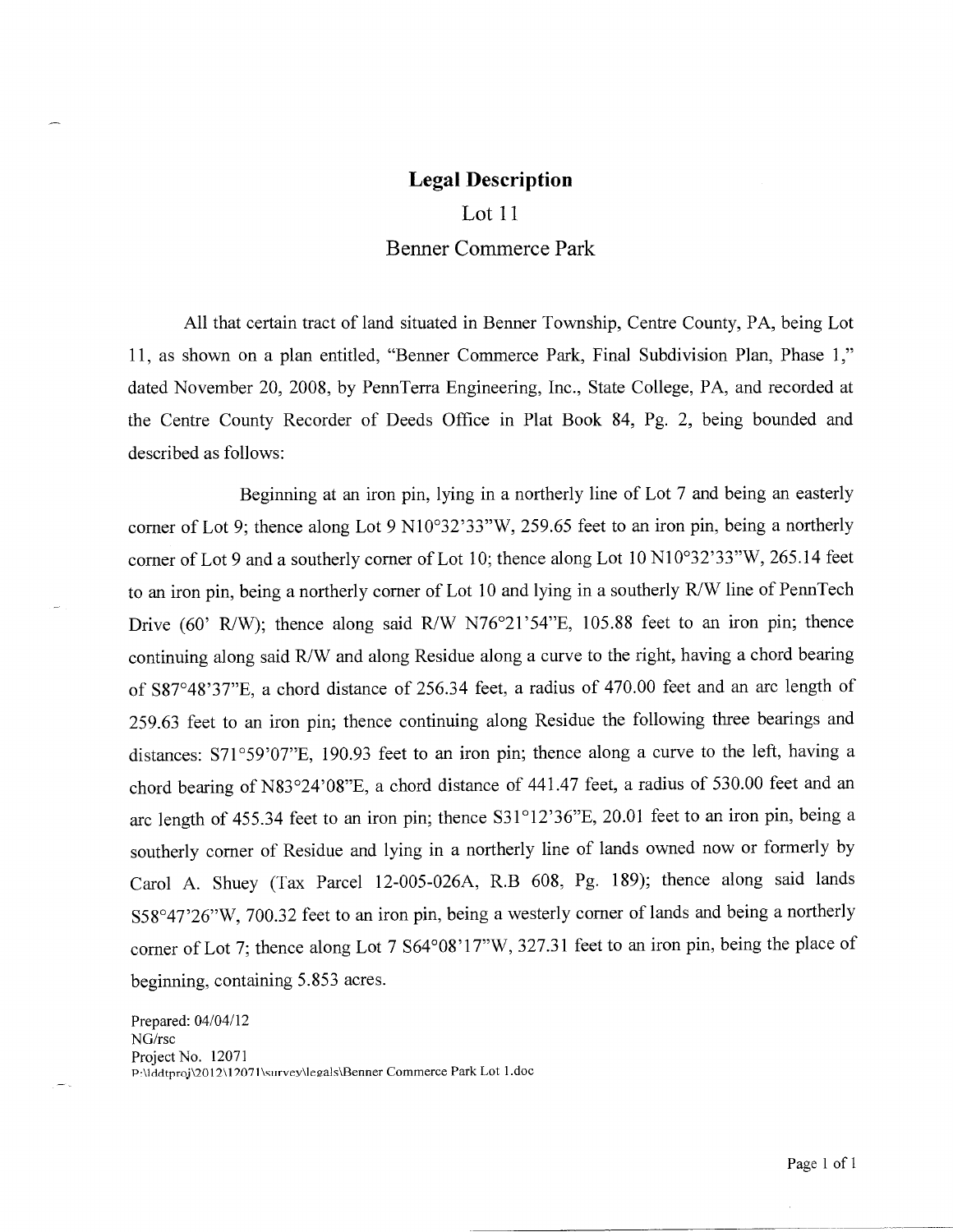Lot 12 Benner Commerce Park

All that certain tract of land situated in Benner Township, Centre County, PA, being Lot 12, as shown on a plan entitled, "Benner Commerce Park, Final Subdivision Plan, Phase 1," dated November 20, 2008, by PennTerra Engineering, Inc., State College, PA, and recorded at the Centre County Recorder of Deeds Office in Plat Book 84, Pg. 2, being bounded and described as follows:

Beginning at an iron pin, being a westerly corner of Residue and lying in a northerly R/W line of PennTech Drive (60' R/W); thence along said R/W the following five bearings and distances: along a curve to the left, having a chord bearing of S89°06'24"W, a chord distance of 233.79 feet, a radius of 530.00 feet and an arc length of *235.73* feet to an iron pin; thence S76°21'54"W, 151.35 feet to an iron pin; thence along a curve to the right, having a chord bearing of N85°38'26"W, a chord distance of 290.39 feet, a radius of 470.00 feet and an arc length of 295.22 feet to an iron pin; thence along a curve to the right, having a chord bearing of N21°56'40"W, a chord distance of 51.53 feet, a radius of 36.00 feet and an arc length of 57.43 feet to an iron pin; thence *N23°45'26"E,* 1100.38 feet to an iron pin, lying in an easterly R/W line of said R/W and being a westerly corner of Residue; thence along Residue S68°18'57"E, 553.25 feet to an iron pin; the continuing along said Residue the following three bearings and distances: S27°01'51"W, 181.60 feet to an iron pin; thence S15°15'06"W, 397.40 feet to an iron pin; thence S15°38'39"W, 299.18 feet to an iron pin, being the place of beginning, containing 13.965 acres.

Lot 12 is subject to a 20 foot sanitary force main easement along its southerly and westerly boundary, and a combination access easement along its easterly boundary.

Prepared: 04/04/12 *NG/rsc*  Project No. 12071 P:\Iddtproj\2012\12071\survey\legaIs\Benner Commerce Park Lot 12.doc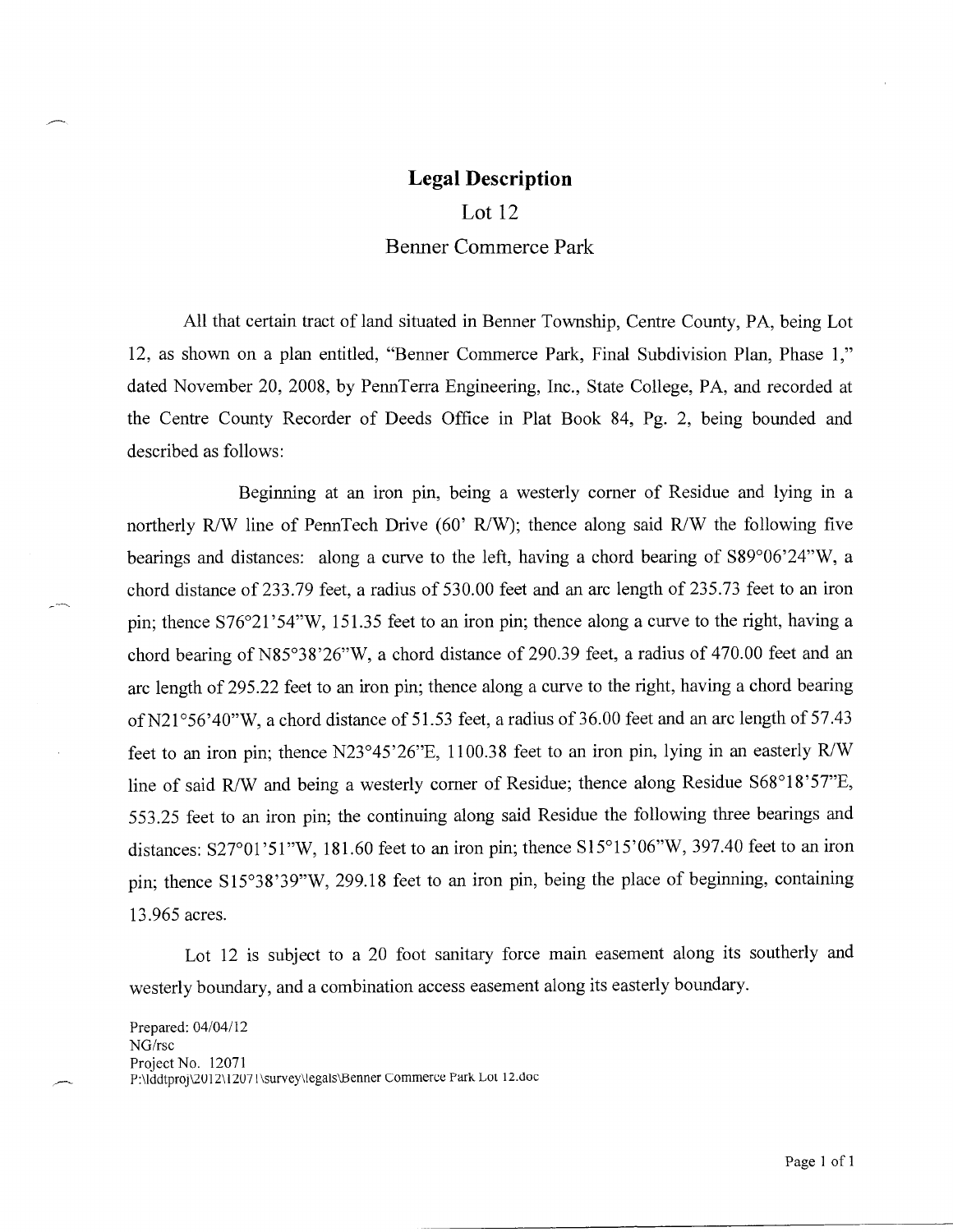### **Legal Description**  Commonwealth of Pennsylvania Lot 4AR

All that certain tract of land situated in Benner Township, Centre County, PA, being Lot 4AR, as shown on a plan entitled, "Lot Addition and Replot Plan, Final Plan - Benner Commerce Park Lot Addition and Replots of Lands of the Centre County Industrial Development Corporation and the Commonwealth of Pennsylvania - Replot of Lot 5BR (of Plat Book 81, Page 168) into Lot 5BRR and Lots 4A & 4B (of Plat Book 78, Page 12) into Lots 4AR & 4BR" dated February *5,* 2009, by PennTerra Engineering, Inc., State College, PA, recorded in Centre County Plat Book \_\_\_, Page \_\_\_, being bounded and described as follows:

Beginning at an iron pin, being an easterly corner of Venture Drive (Proposed 60' R/W) and lying in a southerly R/W line of Rishel Hill Road (T-532, 70' R/W); thence along Rishel Hill Road the following bearings and distances: along a curve to the left, having a chord bearing of N44°35'31"E, a chord distance of 253.06 feet, a radius of 555.87 feet and an arc length of 255.29 feet to an iron pin; thence N31<sup>o</sup>26'05"E, 140.94 feet to an iron pin; thence N20<sup>o</sup>07'29"E, 50.99 feet to an iron pin lying in a southerly R/W line of Rishel Hill Road *(T-532,* 50' R/W) ; thence, along said R/W N3 *1026'05"E,*  16.59 feet to an iron pin; thence continuing along said R/W along a curve to the right, having a chord bearing of N37°35'53"E, a chord distance of 424.09 feet, a radius of 1975.00 feet and an are length of 424.91 feet to an iron pin, lying in a southerly line of said R/W and being a westerly corner of lands owned now or formerly by Gerald E. Rogers, Ronnie Lee Rogers, Bonnie Lou Moerschbacher and Geraldine Rogers Bohn (Tax Parcel 12-3-130, RB 753 Pg. 883); thence along said lands S47°10'10"E, 903.84 feet to an iron pin, being a southerly corner of said lands and lying in a northerly R/W line of U.S. 0220/Future 1-99 (Variable R/W); thence along said R/W the following bearings and distances:  $S64^{\circ}43'55''W$ ,  $96.12$  feet to an iron pin; thence  $S58^{\circ}28'32''W$ , 200.00 feet to an iron pin; thence  $S56^{\circ}06'30''W$ , 363.15 feet to an iron pin; thence along a curve to the right, having a chord bearing of S59°25' 10"W, a chord distance of 374.92 feet, a radius of 11379.16 feet and an arc length of 374.93 feet to an iron pin, lying in a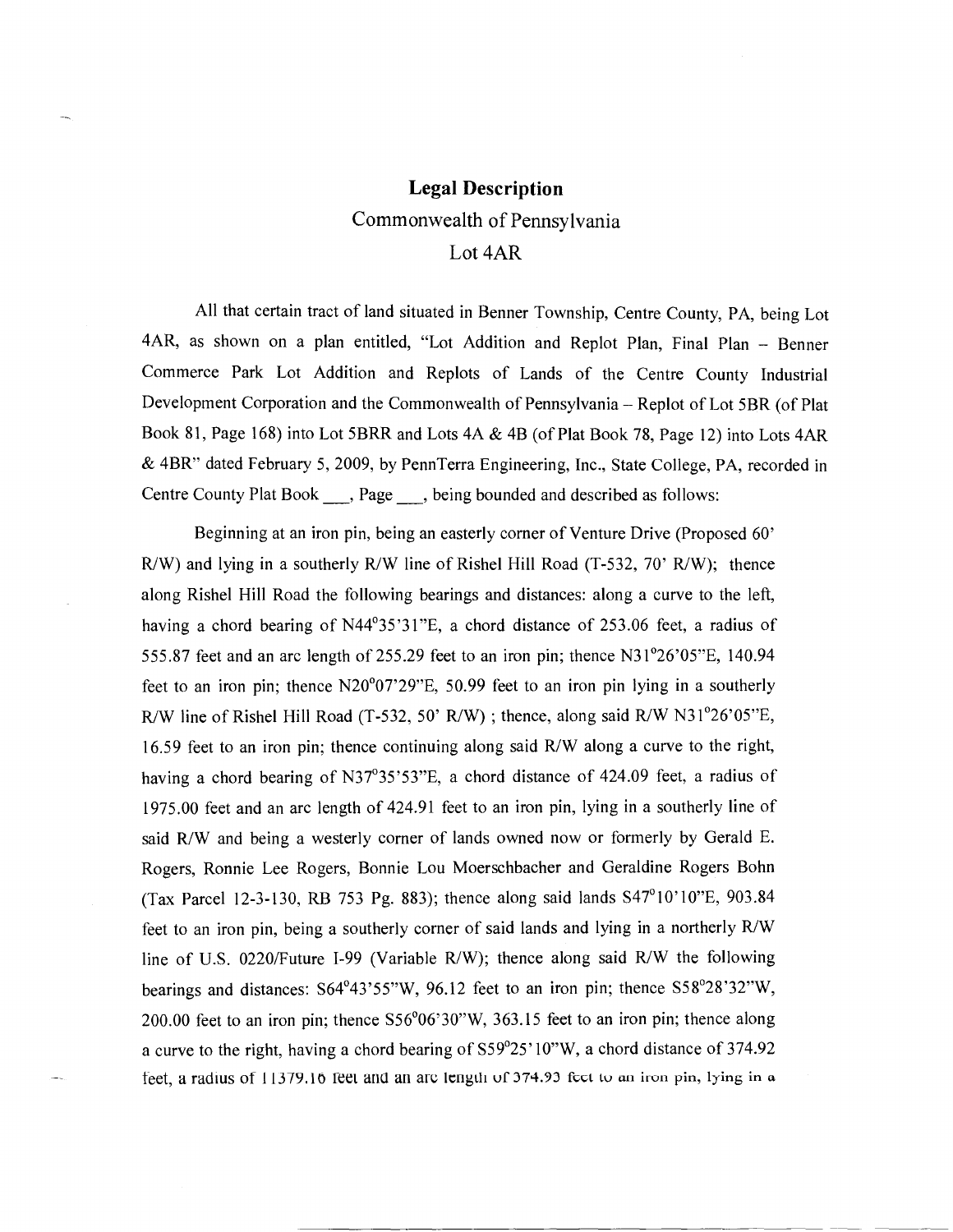northerly line of said R/W and being an easterly corner of Venture Drive (Proposed 60'R/W); thence along said R/W, the following bearings and distances:  $N31°45'22''W$ , 93.01 feet to an iron pin; thence along a curve to the left, having a chord bearing of N39°41'44"W, a chord distance of 146.42 feet, a radius of 530.00 feet and an arc length of 146.89 feet to an iron pin; thence N47°38'06"W, 153.52 feet to an iron pin; thence along a curve to the right, having a chord bearing of  $N40^{\circ}24'58''W$ , a chord distance of 118.12 feet, a radius of 470.00 feet and an arc length of 118.44 feet to an iron pin; thence along a curve to the right, having a chord bearing of  $N12^{\circ}16'33''E$ , a chord distance of 71.29 feet, a radius of 50.00 feet and an arc length of 79.37 feet to an iron pin, being the place of beginning, containing 15.709 acres.

Prepared: 02/24/09 ng Project No. 05182 Legals\Lot4AR-2009.doc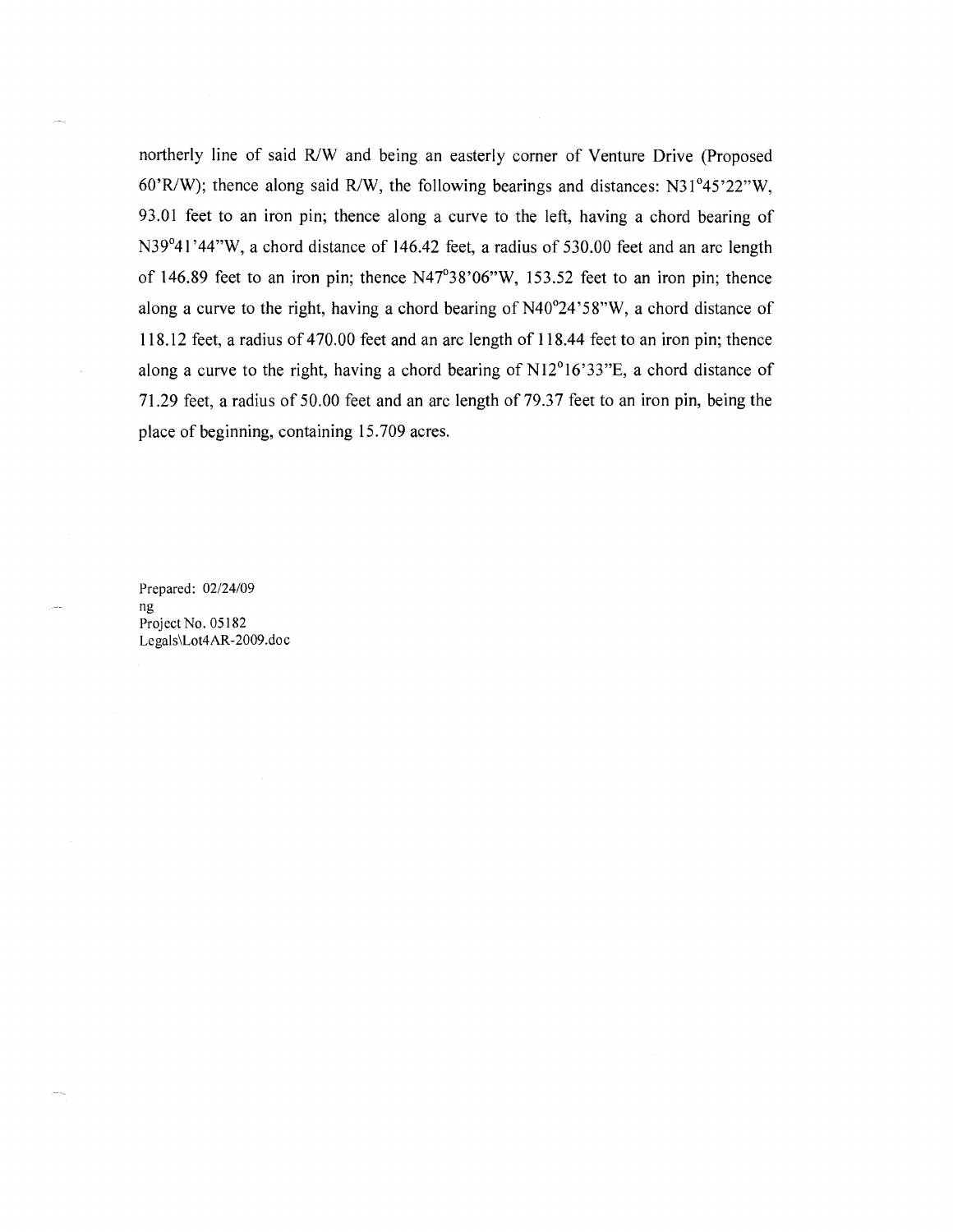